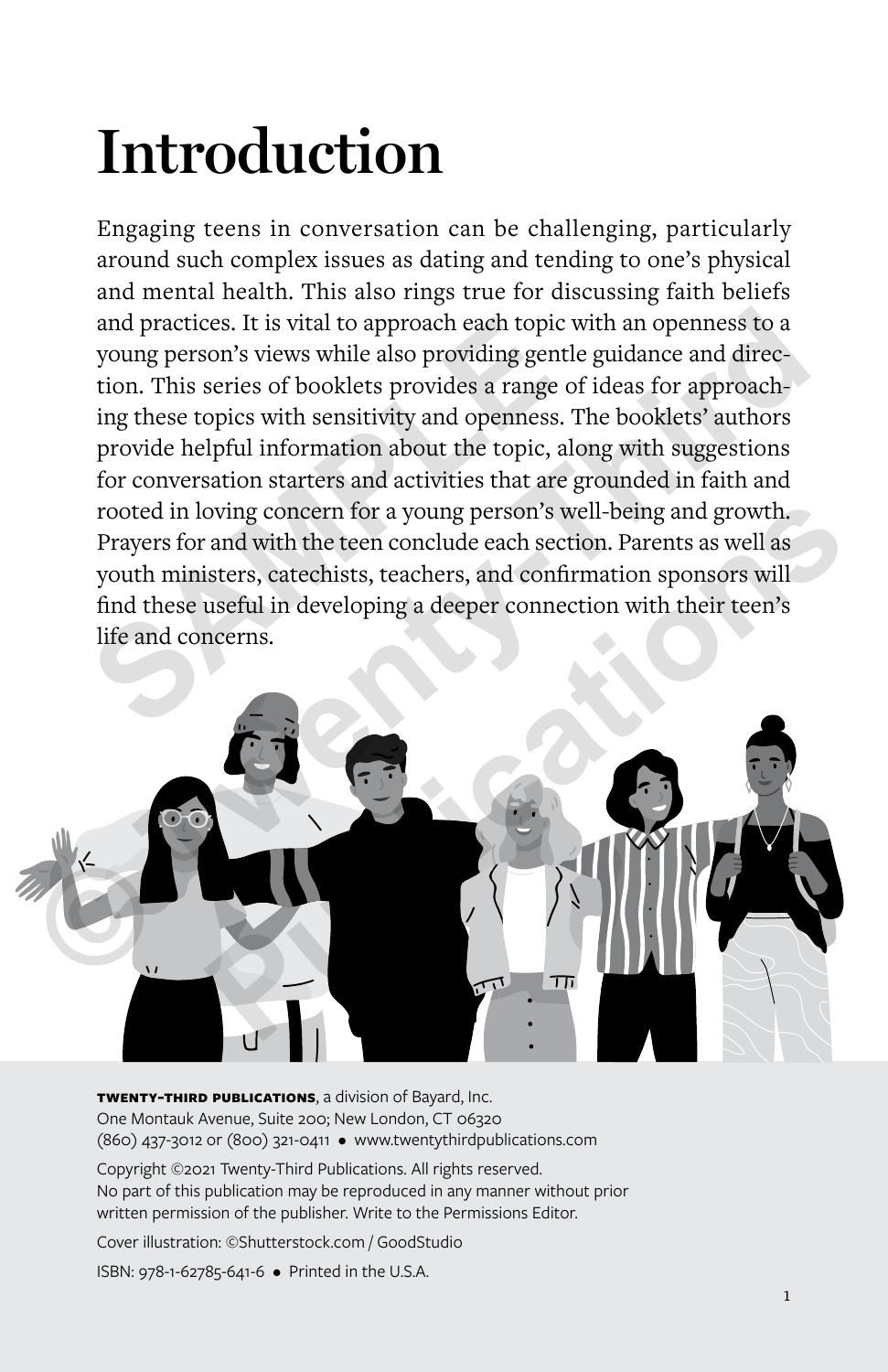## Talking to teens about **Being the good Samaritan** FROM APATHY TO EMPATHY

Jesus said, "Which of these three, in your opinion, was neighbor to the robber's victim?" The scribe answered, "The one who treated him with mercy." Jesus said, "Go and do likewise" (Lk 10:36–37). **SOUCH DEMPATH TO EMPATH**<br>
FROM APATHY TO EMPATH<br>
Jesus said, "Which of these three, in your opinite<br>
the robber's victim?" The scribe answered, "The c<br>
with mercy." Jesus said, "Go and do likewise" (LA<br>
The parable of the

The parable of the good Samaritan (Lk 10:25–37), which concludes with the above verses, is likely familiar to young people about to receive the sacrament of confirmation. It's actually a "story within a story" that Jesus tells in response to a question asked by a scribe who "wished to justify himself." And who *is* my neighbor? Certainly not the priest or the Levite who walk past the traveler beaten up and left for dead by robbers. Only the Samaritan cared enough to help. **SCOOCE SCATTIGET LCCLI**<br>
FROM APATHY TO EMPATHY<br>
Jesus said, "Which of these three, in your opinion, was neighbor to<br>
the robber's victim?" The scribe answered, "The one who treated him<br>
with mercy," Jesus said, "Go and d "Which of these three, in your opinion, was neighbor to"<br>"Sovictim?" The scribe answered, "The one who treated him"." Jesus said, "Go and do likewise" (Lk 10:36–37).<br>"able of the good Samaritan (Lk 10:25–37), which conclud

What's the key difference between the two "upright" citizens and the Samaritan who would have been despised by most of the Jews who made up Jesus' audience? Martin Luther King Jr. put it best: "The priest and the Levite," Dr. King said, ''asked, 'What will happen to me if I help him?' But the Samaritan asked, 'What will happen to him if I don't help?'" The difference between the two questions is the difference between apathy and empathy.

It's an often subtle difference that young people can misunderstand. Caring and concerned adults tend to be good at pointing out children's sins of commission—actions that cause pain or harm to others. We teach our children, and do our best to model for our children, the difference between playing fair and cheating, between work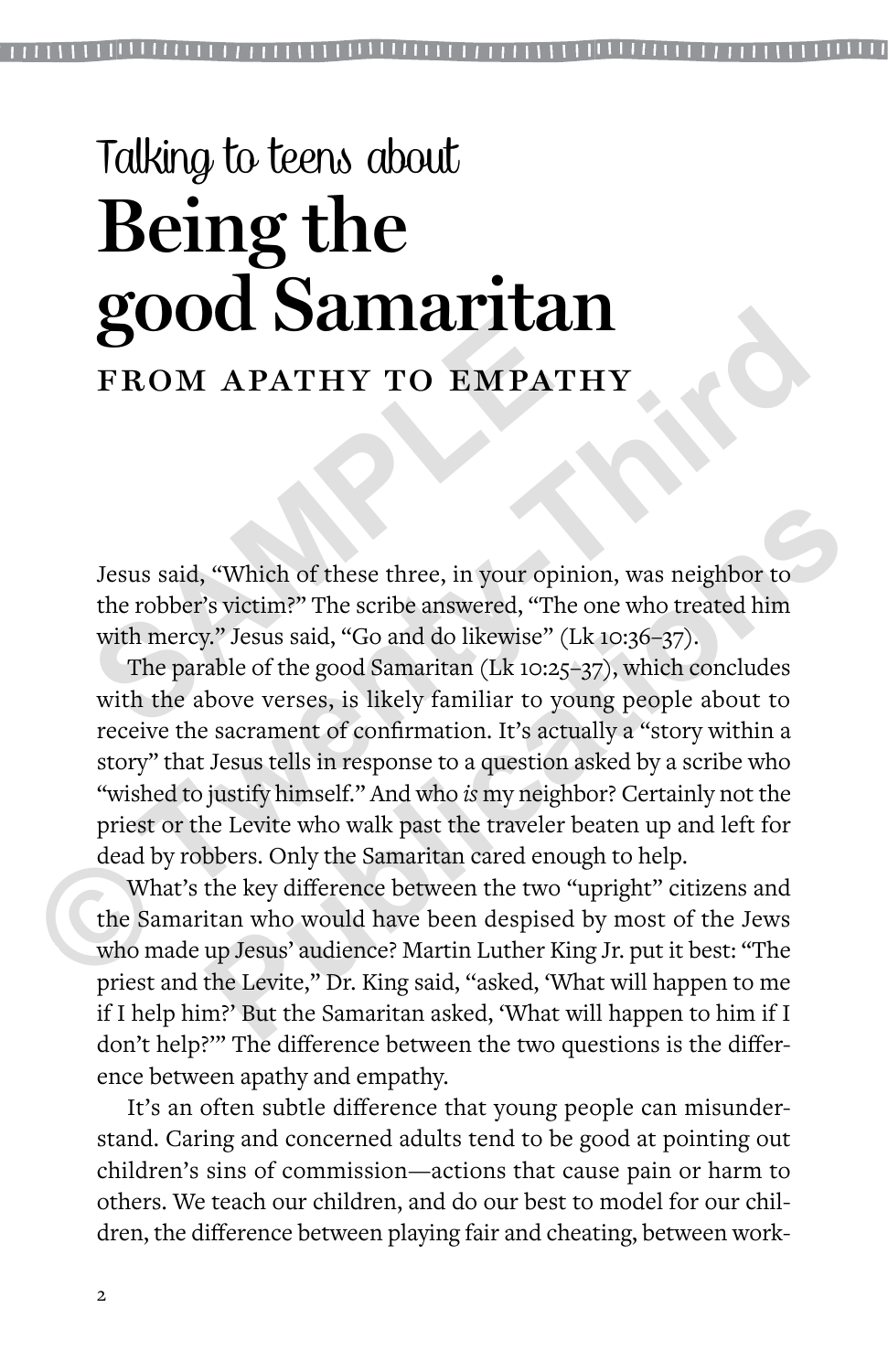ing out differences peacefully and using threats to get what we want. We encourage our children to develop an honest work ethic and not take things that don't belong to them. We seek to raise children of good character.

The priest and the Levite were men of good character. They served the spiritual needs of the Jewish people in the Temple precincts in Jerusalem in many ways: offering animal sacrifice, leading the people in prayer, and performing any number of other essential rituals. From Jesus' point of view, however, the pair failed in their most basic duty of loving their neighbor. They showed no empathy for the injured man on the side of the road.

We must help our young people recognize that while sins of commission cause pain to others and are to be avoided, sins of omission—refusing to act when action is necessary—can be even more dangerous. Such sins occur when we fail to see the common humanity we share with the person in need. Had the priest or the Levite seen the injured man as a fellow human being whose fate could easily have been their fate, their entire sense of priorities would have shifted. Jerusalem in many ways: offering animal sacrifice<br>in prayer, and performing any number of other es<br>Jesus' point of view, however, the pair failed in tl<br>of loving their neighbor. They showed no empathy<br>on the side of the ro

Apathy can be hard to identify because it involves what is not done rather than what is done. We can demonstrate what empathy looks like, however, by going out of our way to help the person in need right in front of us. The young people in our lives will notice and perhaps ask why we do such things. Even better, we can invite them to join us in our acts of mercy and compassion wherever possible. Especially when opportunities present themselves to reach out to the Samaritans of our own day—the people against whom our own prejudices serve as stumbling blocks that prevent us from experiencing the empathy of our common humanity. Jerusalem in many ways: offering animal sacrifice, leading the people<br>in prayer, and performing any number of other essential rituals. From<br>Jesus' point of view, however, the pair failed in their most basic duty<br>of loving use pain to others and are to be avoided, sins of omis-<br>sing to act when action is necessary—can be even more<br>Such sins occur when we fail to see the common humanity<br>vith the person in need. Had the priest or the Levite se

#### CONVERSATION STARTERS

- **• When has someone gone out of her/his way to help you? What did that feel like?**
- **• Which character in the story do you most identify with—the priest and Levite, the Samaritan outsider, or the victim of the robbery? Why?**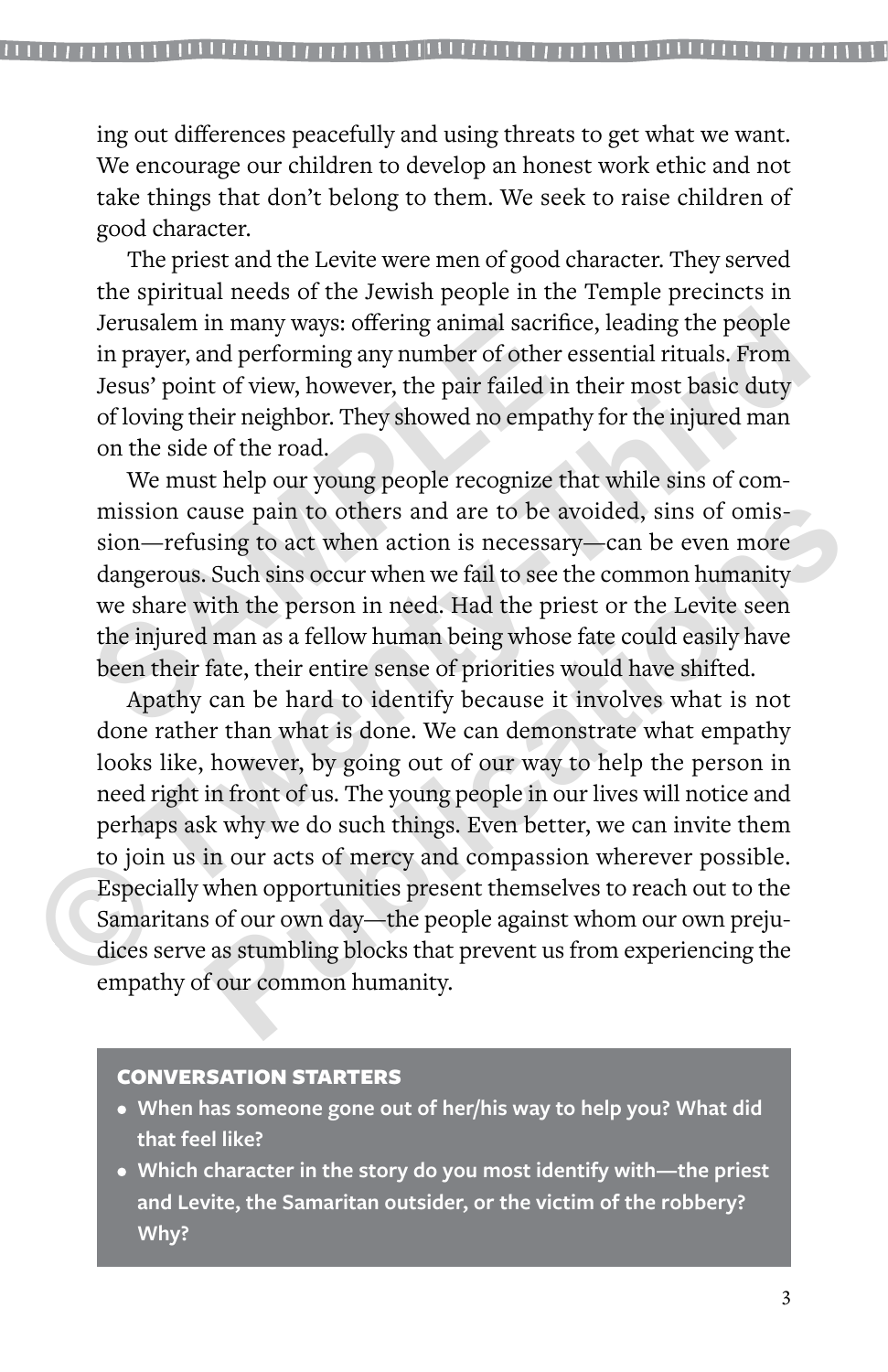### **Suggestions for parents, sponsors, catechists, and youth ministers**

The next time your teen comes home from school, rather than ask, "How was your day?" (which tends to evoke a monosyllabic answer), ask,"What did you do today to make the world a kinder place?" See what happens.

### **Action/activity idea**

Keep an eye out as you inform yourself each day of the happenings in the world for stories about people who go out of their way to help perfect strangers. For example, several years ago in New York City a man fell onto the train tracks as a subway train was rushing into the station. A second man immediately jumped down on top of the first man and held him down in the hollow between the tracks until the train had come to a full stop. Both men were unharmed. Discuss such obvious examples of empathy with your teen and then ask what he/ she thinks about such "good Samaritan" actions. **Action/activity idea**<br>Keep an eye out as you inform yourself each da<br>in the world for stories about people who go out<br>perfect strangers. For example, several years ago<br>man fell onto the train tracks as a subway train v<br>st **Action/activity idea**<br>
Keep an eye out as you inform yourself each day of the happenings<br>
in the world for stories about people who go out of their way to help<br>
perfect strangers. For example, several yeras ago in New Yor

### **Prayer for/with teens**

*Lord Jesus, We know that, today, there is someone who will cross our path who is lonely, who is close to giving up, who wonders if anyone cares about him or her. Give us eyes to see, ears to listen, and courage and compassion to act. Give us the capacity for empathy, and remove from us the chill of apathy. Amen.* From the and the mass as a state who will consider the first eld him down in the hollow between the tracks until the ome to a full stop. Both men were unharmed. Discuss such amples of empathy with your teen and then ask wh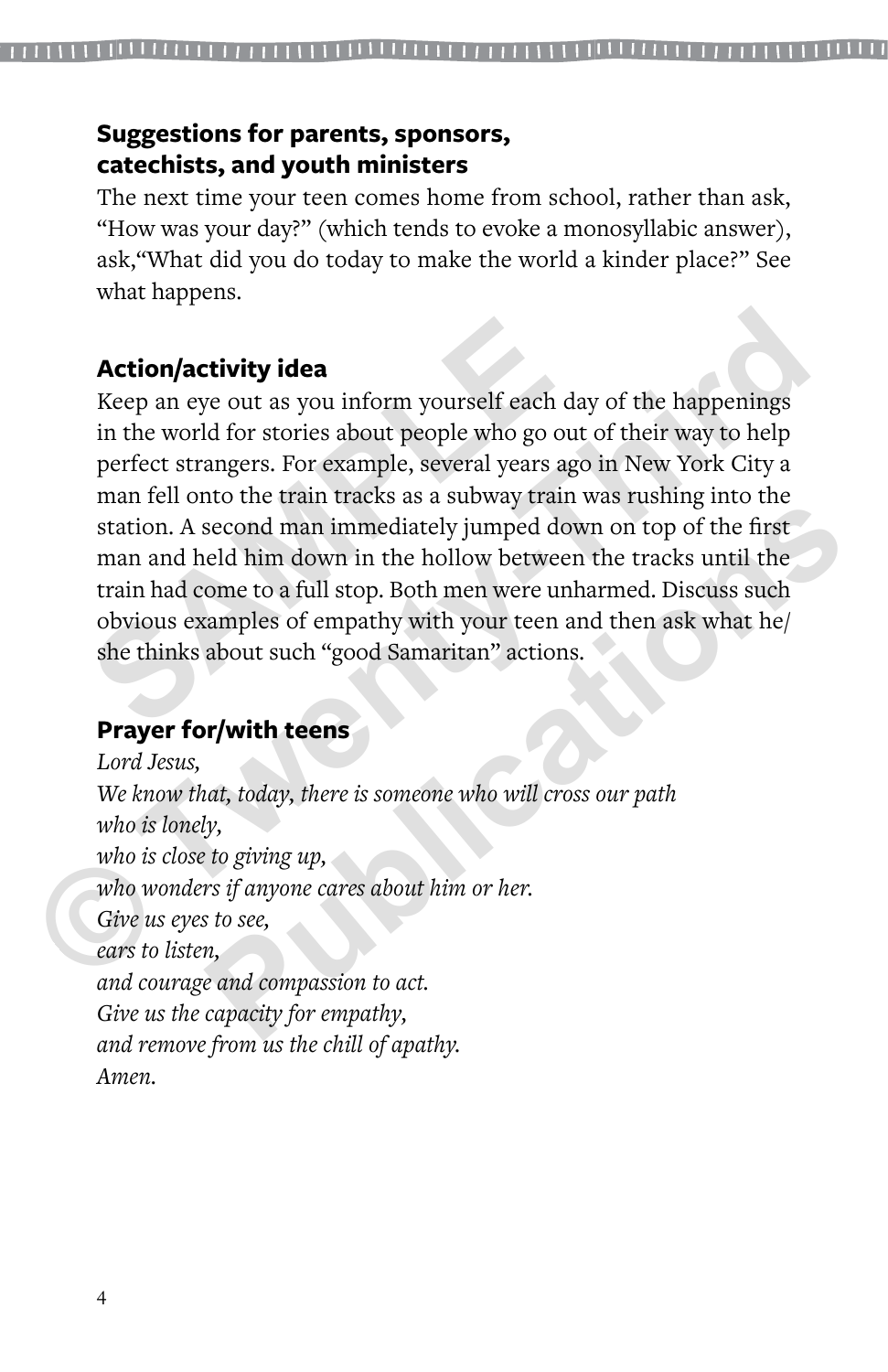## Talking to teens about **Personal sin and social sin**

In addition to sins of commission and sins of omission, another helpful distinction teens need to make is one between personal and social sin. Traditionally, Catholic moral teaching has emphasized the reality of personal sin—those decisions individuals make that go against God's will—and the consequences of this behavior. The implications for social sin have always been there; choosing to follow the Ten Commandments or to disregard them is a decision that affects both the individual's welfare and the welfare of society, for example. Beginning at the end of the nineteenth century, with the publication of Pope Leo XIII's encyclical *Rerum Novarum* ("New Things"), Catholic moral teaching increasingly emphasized the reality of social sin. The ever more complex interactions among individuals and corporate entities brought about by the Industrial Revolution meant that the cumulative effect of individual sins greed, selfishness, lust for power—was creating enormous structures of social injustice that oppressed millions. The rapid growth of manufacturing in America, for example, resulted in the accumulation of almost unimaginable wealth for a privileged few but left millions of workers performing backbreaking labor without even the security of a living wage. In addition to sins of commission and sins of<br>helpful distinction teens need to make is one<br>and social sin. Traditionally, Catholic moral te<br>sized the reality of personal sin—those decision<br>that go against God's will—and t **SOCIZE SIII**<br>
In addition to sins of commission and sins of omission, another<br>
helpful distinction teens need to make is one between personal<br>
and social sin. Traditionally, Catholic moral teaching has empha-<br>
sized the r Formal since that also to consumed the angle of continuation teens need to make is one between personal sin. Traditionally, Catholic moral teaching has empha-eality of personal sin—those decisions individuals make ainst Go

What is the difference between personal and social sin? Theologian Gregory Baum says this: "Personal sin is freely chosen; social sin is collective blindness." Personal sins are individual actions we take with the knowledge and sufficient reflection that what we are doing is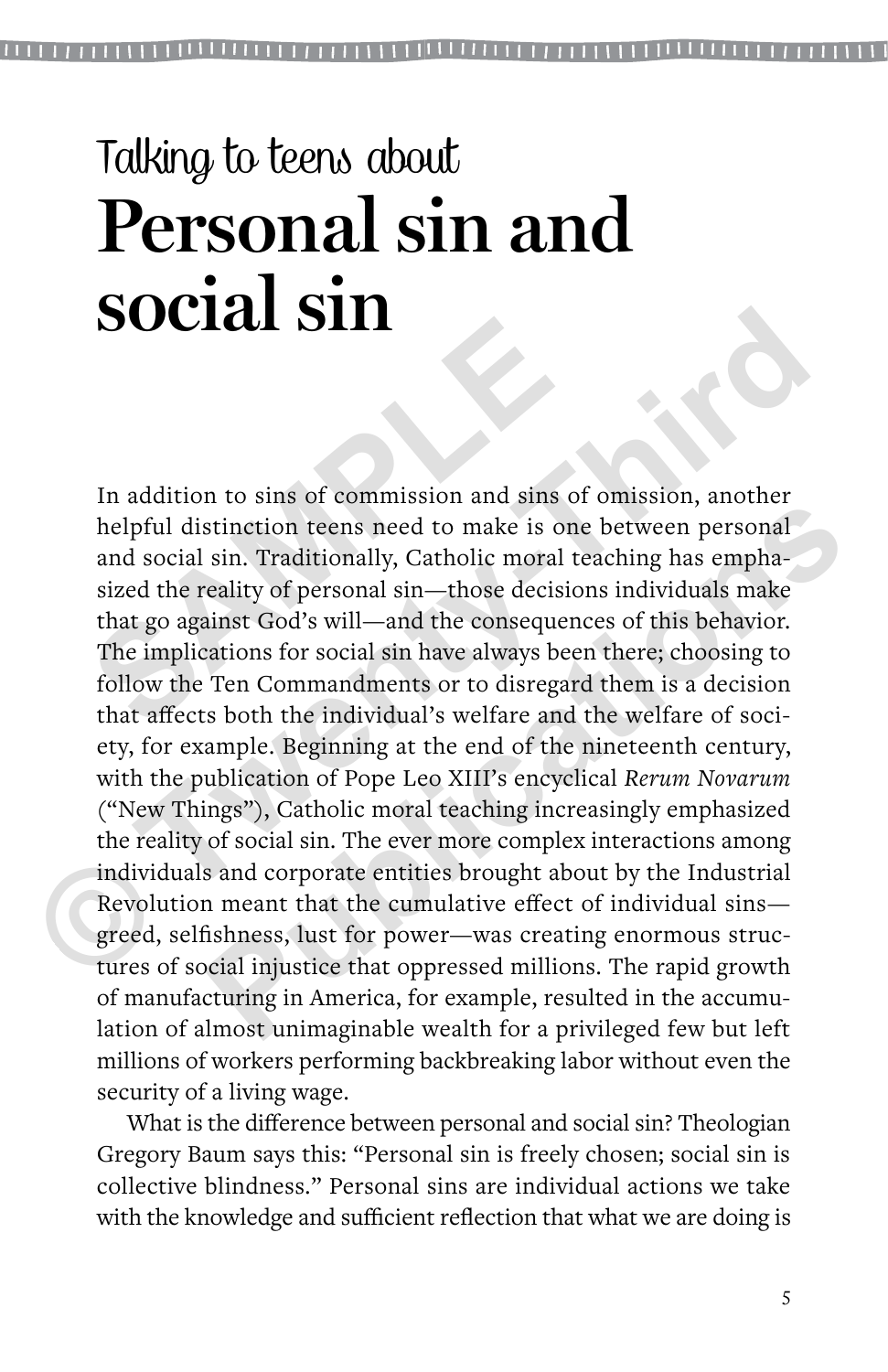wrong. Walking out of a store with an expensive piece of jewelry that one did not pay for is a clear example of theft—a personal sin that violates the seventh commandment. Paying one's workers a substandard wage so that one can reap ever greater profits, a clear example of wage theft, can be considered a social sin because the employer is blind to what a living wage looks like and of his responsibility to provide one to his workers.The *Compendium of the Social Doctrine of the Church* gives a sense of the scope: "Social sin is every sin committed against the justice due in relations between individuals, between the individual and the community, and also between the community and the individual" (118). vide one to his workers.The *Compendium of the Social Doctrine of the*<br> *Church* gives a sense of the scope: "Social sin is every sin committed<br>
against the justice due in relations between individuals, between the<br>
indivi

The more we can help our teens recognize the reality of social sin, and perhaps how they are unwittingly benefiting from it, the more we will encourage them to be informed, to look at injustice through the eyes of Jesus, and to become more determined to speak up for the poor and oppressed. vide one to his workers.The *Compendium* of the *S*<br>*Church* gives a sense of the scope: "Social sin is  $\epsilon$  against the justice due in relations between individual individual and the community, and also between the indivi **Publication Solution** is the more we arge them to be informed, to look at injustice through the<br>
rage them to be informed, to look at injustice through the<br>
sus, and to become more determined to speak up for the<br>
ppressed

#### CONVERSATION STARTERS

- **• What is the biggest social injustice that you notice in our country or our world today?**
- **• Why do you think it is so hard to eliminate it?**
- **• If you knew you could make a real difference, what would you be willing to sacrifice to make things better?**

### **Suggestions for parents, sponsors, catechists, and youth ministers**

Because social sins are so vast and so complex, it is difficult for our young people to fully comprehend them. Even more challenging, we who are adults and have grown up in a society damaged by social sin can have a hard time recognizing its effect. It might be worthwhile to start a dialogue with your teen by sharing your own personal example of a time, recently or in the past, when you became aware of how a major social injustice affected your life or your ability to see the